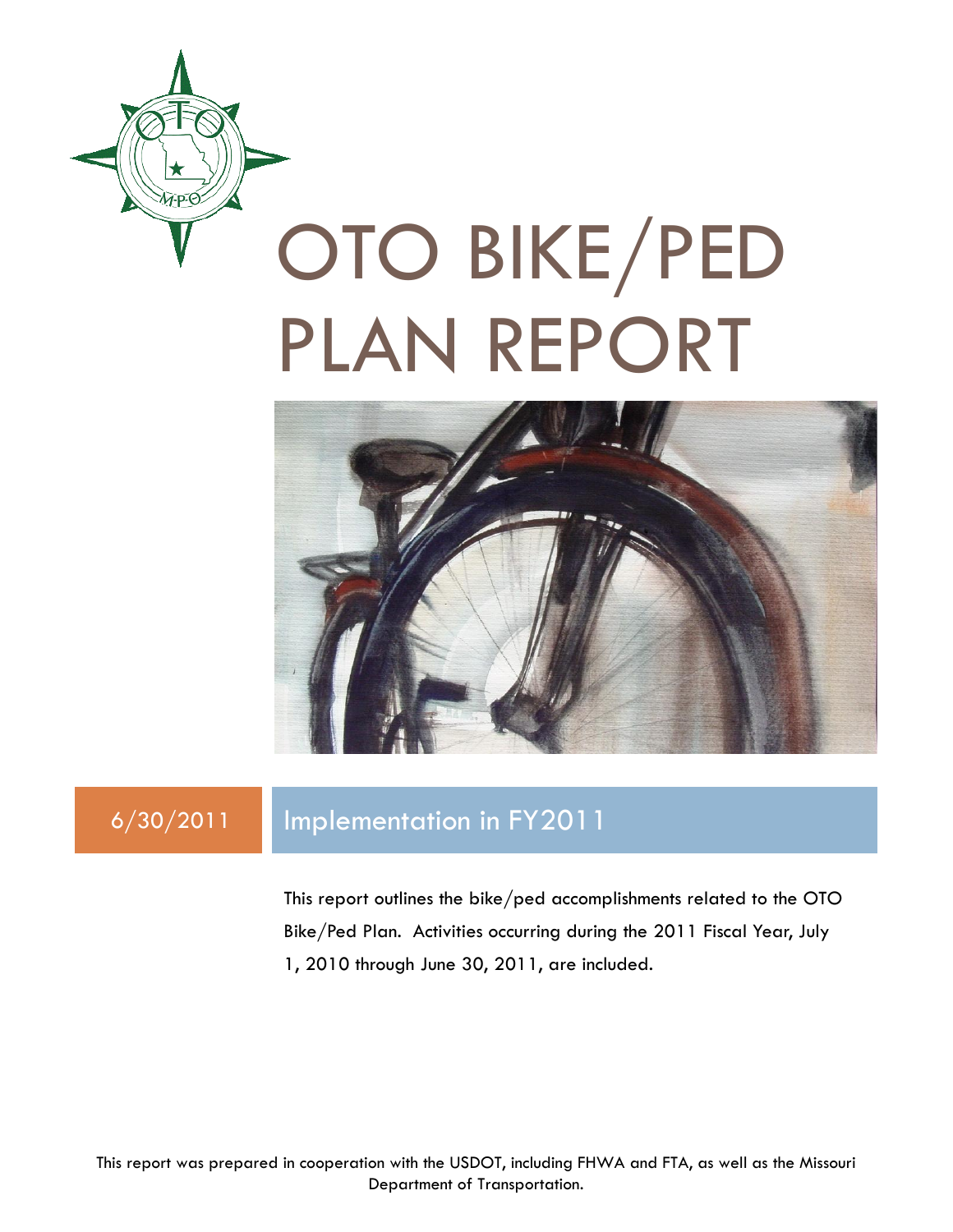## OTO Bike/Ped Plan Report

#### **I M P L E M E N T A T I O N I N F Y 2011**

#### BIKE/PED PLAN GOALS AS APPROVED DECEMBER 15, 2005

Each goal includes an explanation of how the following pages tie back to this list.

- Define a Comprehensive Regional Bicycle and Pedestrian Network **BICYCLE PEDESTRIAN ADVISORY COMMITTEE**
- Integrate the Bicycle and Pedestrian Network to the Existing Transportation System
	- **BICYCLE PEDESTRIAN ADVISORY COMMITTEE**
	- **INFRASTRUCTURE**
- **D** Promote Bicycling as an Eco-Tourism Mode Focusing on Historical and Natural Attractions in Greene and Christian Counties
	- **E** COMMUNITY SUPPORT
- Enhance Safety through Education and Law Enforcement
	- **E** COMMUNITY SUPPORT
	- **SAFE ROUTES TO SCHOOL**
- **Promote Bicycling and Pedestrian Safety** 
	- **E** COMMUNITY SUPPORT
	- **SAFE ROUTES TO SCHOOL**
- **I** Improve the Bicycle-Pedestrian-Transit Link
	- **INFRASTRUCTURE**
- **D** Funding
	- **BICYCLE PEDESTRIAN ADVISORY COMMITTEE**
	- **E** COMMUNITY SUPPORT
	- **INFRASTRUCTURE**



#### DRAFT BIKE/PED PLAN GOALS AS PROPOSED IN JOURNEY 2035

Each goal includes an explanation of how the following pages tie back to this list.

 Develop a comprehensive regional bicycle and pedestrian network by identifying both on-street and off-street facilities within the OTO

#### **BICYCLE PEDESTRIAN ADVISORY COMMITTEE**

- Integrate the bicycle and pedestrian network with the existing transportation system
	- **BICYCLE PEDESTRIAN ADVISORY COMMITTEE**
	- **INFRASTRUCTURE**
- $\Box$  Enhance and promote bicycling and pedestrian safety
	- **E** COMMUNITY SUPPORT
	- **SAFE ROUTES TO SCHOOL**
- Identify and target sources to fund pedestrian and bicycle facilities and programs
	- **BICYCLE PEDESTRIAN ADVISORY COMMITTEE**
	- **E** COMMUNITY SUPPORT
	- **INFRASTRUCTURE**

**D** Promote bicycling and walking as a means of transportation integral to daily activities

- **BICYCLE PEDESTRIAN ADVISORY COMMITTEE**
- **E** COMMUNITY SUPPORT
- **INFRASTRUCTURE**
- Support bicycling and walking for the promotion of tourism in the OTO region
	- **COMMUNITY SUPPORT**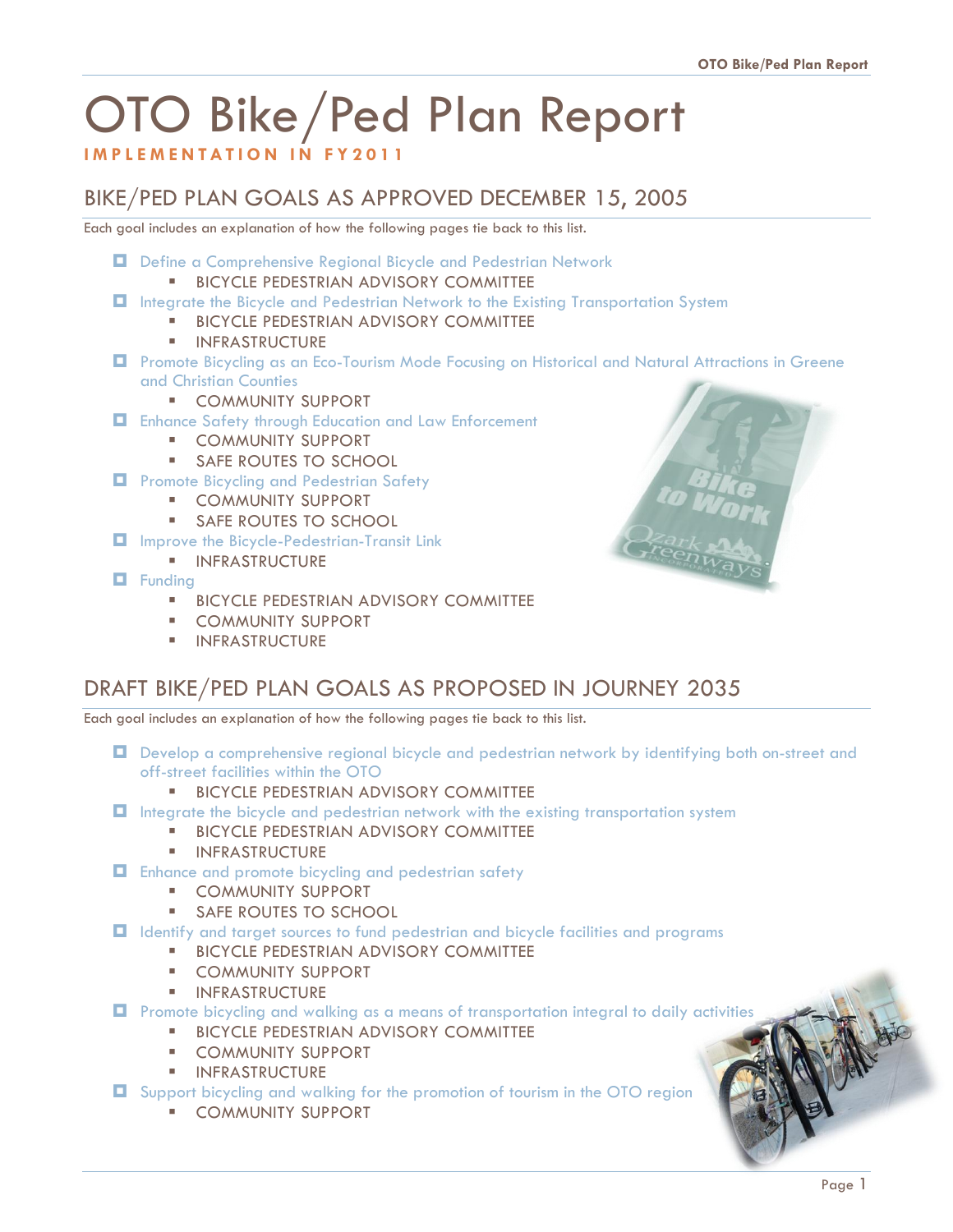#### ACCOMPLISHMENTS IN FY2011

#### **Bicycle Pedestrian Advisory Committee (BPAC)**

BPAC is a subcommittee of the OTO Technical Planning Committee. With its own mission and set of bylaws, BPAC provides input and research related to bicycle and pedestrian activities and infrastructure in the OTO region.

BPAC met more often than usual during FY2011. OTO has been updating the Long Range Transportation Plan, Journey 2035, and BPAC has been instrumental in developing the bike/ped update for the plan. BPAC finalized several components of the bike/ped plan update.

- New Goals and Objectives (Goals listed on Page 1 of this report)
- **Policy Priorities**
- **Project Priorities**
- Detailed list of needed bicycle and pedestrian projects

#### **Community Support**

OTO provides staff technical assistance to several groups in the OTO region. This includes Ozark Greenways (OGI), through their Technical Committee and the STAR (Sustainable Transportation Advocacy Resource) Team, the Childhood Obesity Action Group, the Ozarks Clean Air Alliance, and the Missouri Livable Streets Advisory Team.



Ozark Greenways has expanded their focus from trails to promoting and

advocating alternative modes of transportation. While the OGI Technical Committee still works on trail development and trail connections, the STAR Team examines how Greenways can be better advocates for infrastructure, better enforcement, bicycle and pedestrian-friendly policies, and education and encouragement of bicycle use and walking. During this past year, OGI celebrated its 20<sup>th</sup> anniversary as an organization. Following the announcement in early 2010 that Springfield had been named a Bronze level Bicycle Friendly Community, STAR Team looked for ways to advance the region to Silver or better.

- **E** Counted over 100 miles of trail in the region
- **Drive Less, Live More Campaign**
- **Missouri House Complete Streets Resolution**
- Columbia, MO Bicycle Information Tour
- Record participation in Bike to Work Week > over 1200 registered
- **STAR Team Member Andy Cline, recognized by Missouri Bicycle and Pedestrian Federation for** efforts in promoting bicycling and walking in the Springfield Area
- **E** Complete Streets included in Transportation Chapter of the new Springfield Strategic Plan
- Bikes Belong discount program a success for Bambino's Café
- **E** Ozarks Regional Bike Summit
- **CGI Greene County Destination Plan**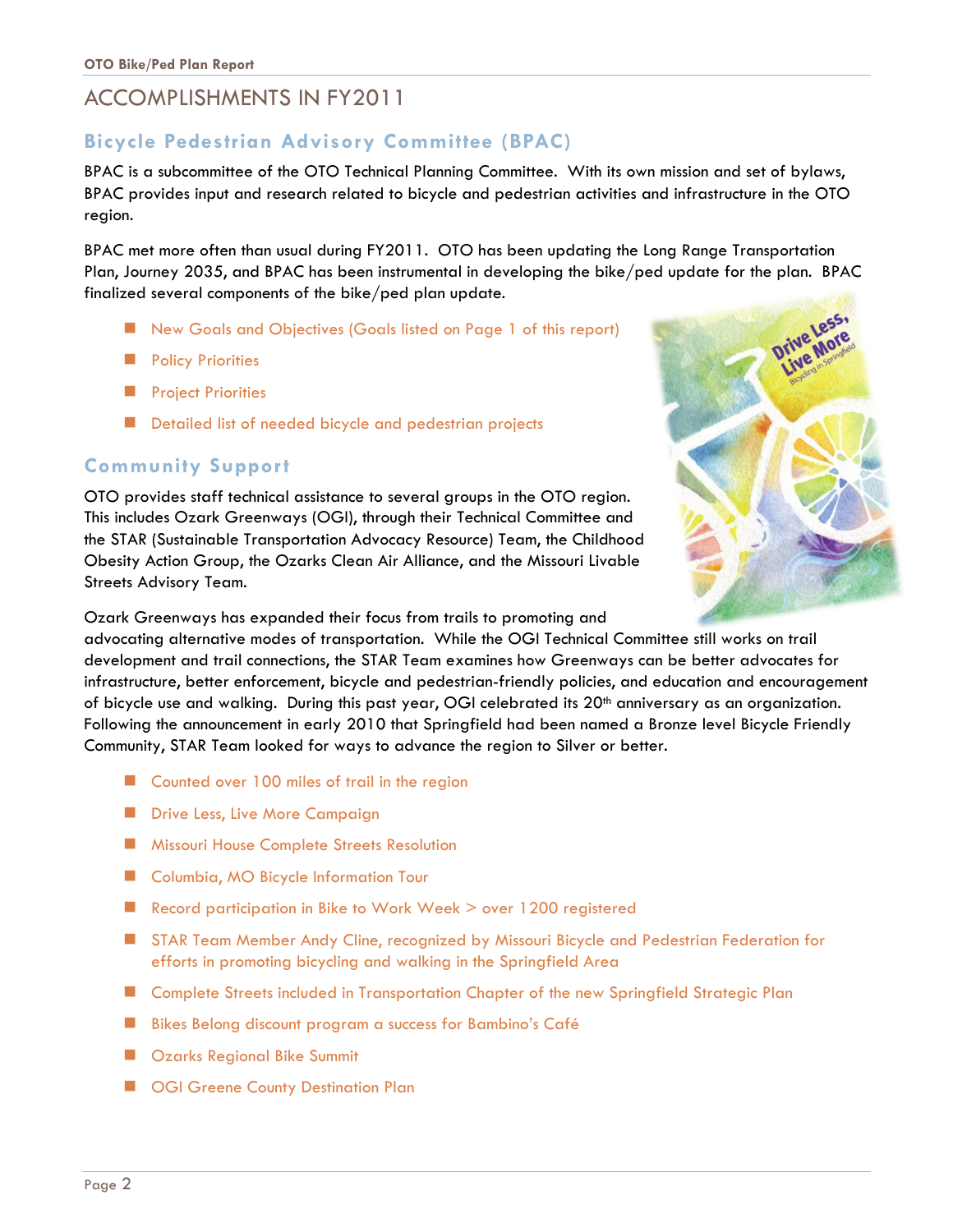The Childhood Obesity Action Group worked on two efforts this year. One was a walking school bus program at 4 Springfield elementary schools, funded by a Transportation Enhancement Grant and the other



was a broader community initiative to promote healthy living, the Healthy Living Alliance, funded by the Missouri Foundation for Health.

The Ozarks Clean Air Alliance continued to meet and promote strategies for clean air in the Springfield region. Support for bicycling and walking is included in the Clean Air Action Plan. With the 2010 monitoring data, Springfield and the surrounding area is still in attainment. The three year ozone design value at the conclusion of 2010 was 67 ppb.

Missouri Livable Streets is a public-private partnership between the University of Missouri Extension, Missouri Department of Transportation, and over 12 other organizations, including the Ozarks Transportation Organization, as an MPO (metropolitan planning organization) representative. Together, these organizations work to ensure that all communities have flexible policies in place so that all Missourians have access to safe transportation options, regardless of age, ability, or income.

- **Missouri Livable Streets Advocacy Training Manual**
- **Advocacy Training for Ozark and Nixa Citizens**
- Developing Livable Streets Design Guidelines
- **Planning a televised Livable Streets Facilitated Workshop**

#### **Infrastructure**

The Ozarks Transportation Organization provides funding opportunities for bicycle and pedestrian infrastructure in addition to the programmatic elements mentioned earlier. This funding can be accessed by a variety of agencies, so long as it is used in accordance with the OTO long range plans. OTO member jurisdictions also make investments in area bicycle and pedestrian infrastructure, adding to the completeness of the system.

- **Streetscapes in Springfield**
- Sidewalks on Elm and Cloverdale in Battlefield
- **Sidewalk in Nixa along Nicholas and Butterfield roadways**
- School sidewalk in Ozark along State Highway 14
- Sidewalk on Elm in Republic
- School sidewalk in downtown Strafford
- Sidewalk on North and South Glenstone in **Springfield**
- Sidewalk on south Campbell in Springfield
- Sidewalk on Kearney from Kansas Expressway to Glenstone in Springfield
- ADA accommodations along the Link